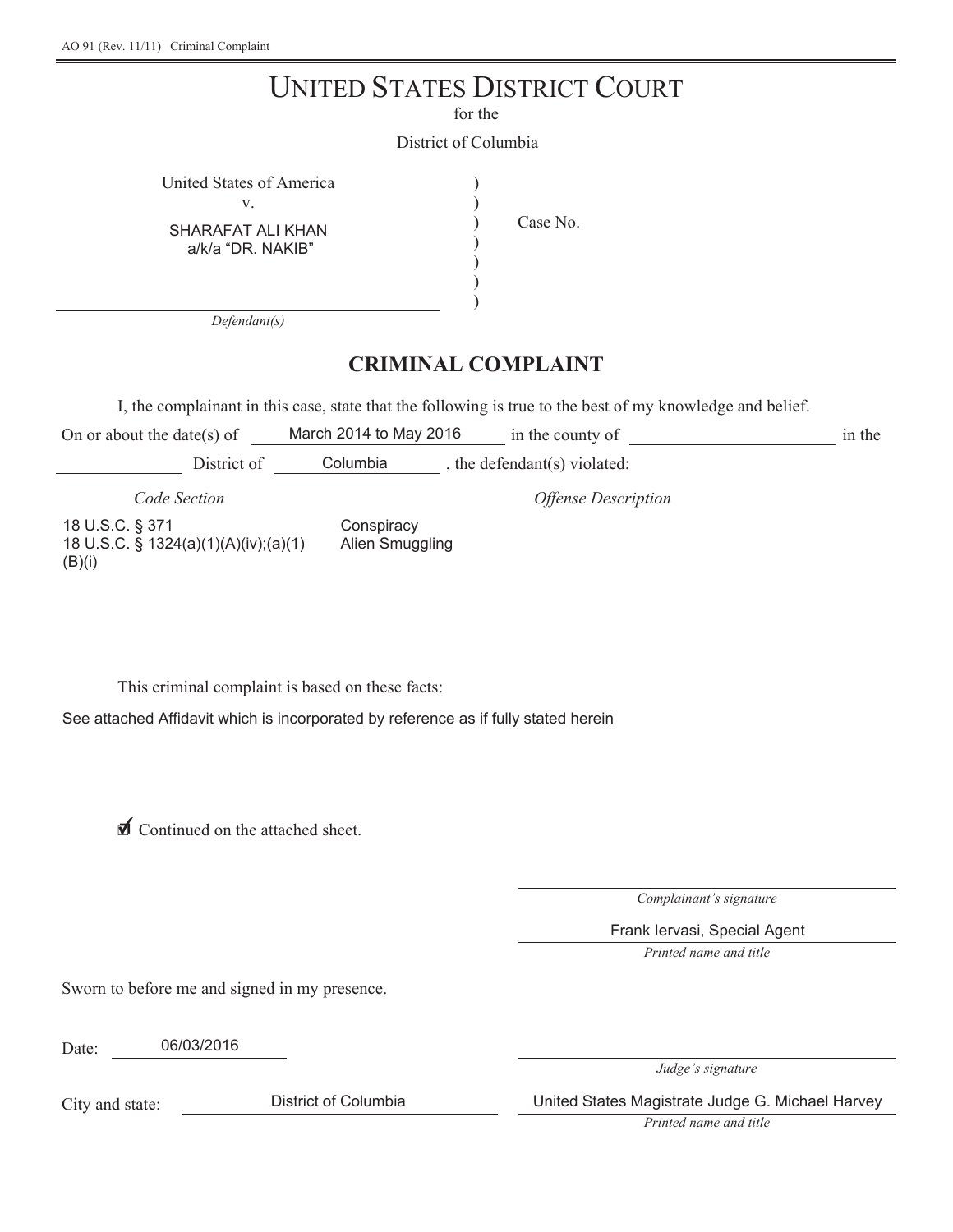## UNITED STATES DISTRICT COURT FOR THE DISTRICT OF COLUMBIA

| UNITED STATES OF AMERICA                 |              |
|------------------------------------------|--------------|
| V.                                       | Criminal No. |
| SHARAFAT ALI KHAN<br>$a/k/a$ "DR. NAKIB" |              |
| Defendant.                               |              |
|                                          |              |

# **AFFIDAVIT IN SUPPORT OF CRIMINAL COMPLAINT AND ARREST WARRANT**

I, Frank Iervasi, being duly sworn, do hereby depose and state:

1. I am a Special Agent of the Department of Homeland Security, Immigration and Customs Enforcement (ICE). I have been employed by ICE since in or around May of 2006. I am currently assigned to the ICE Office of the Special Agent in Charge, New York, in New York, NY. I have successfully completed the Criminal Investigators Training Program at the Federal Law Enforcement Training Center (FLETC) in Glynco, Georgia. My current duties and responsibilities as a Special Agent for ICE include, but are not limited to, investigating criminal and administrative violations of the Immigration and Nationality Act, including alien smuggling, misuse of passports and other identification documents, and immigration fraud. As a result of my training and experience, I am familiar with the manner in which alien smuggling organizations operate. I am also familiar with the federal criminal laws, particularly those relating to alien smuggling.

2. As set forth herein, your affiant has probable cause to believe that from in or around March 2014 to May 2016, SHARAFAT ALI KHAN conspired with others to encourage and induce undocumented aliens to enter the United States, in violation of Title 18, United States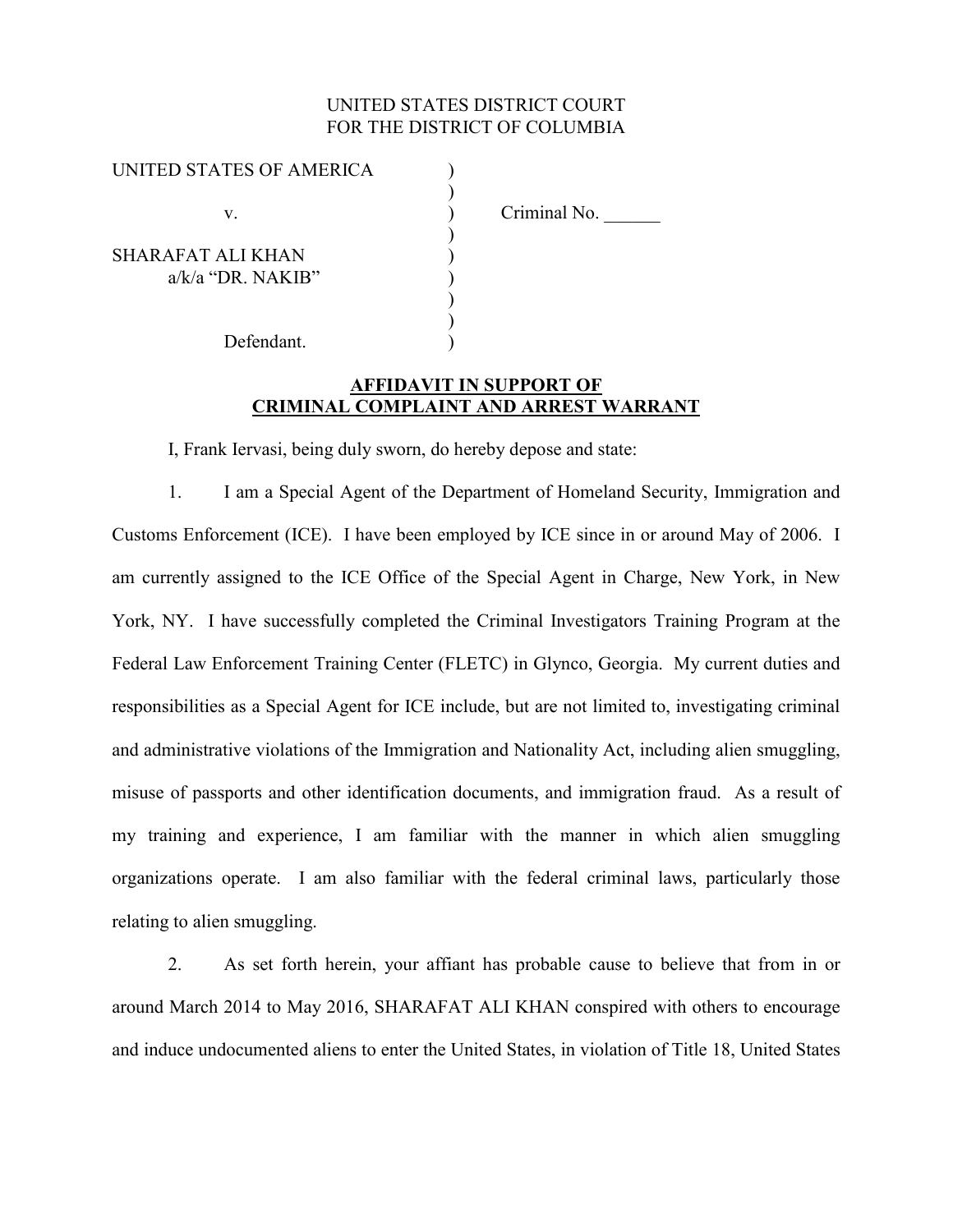Code, Section 371 (Conspiracy); and encouraged and induced undocumented aliens to enter the United States for profit, in violation of Title 8, United States Code, Section  $1324(a)(1)(A)(iv)$ ;  $(a)(1)(B)(i)$  (Alien Smuggling).

3. The facts and information contained in this affidavit are based upon my personal knowledge as well as the observations of other law enforcement officers involved in this investigation. All observations not personally made by me were related to me by the individuals who made them or were conveyed to me by my review of records, documents, and other physical evidence obtained during the course of this investigation.

4. This affidavit does not contain all of the information known to me concerning this investigation. I have included in this affidavit facts that I believe are sufficient to support a probable cause finding for the issuance of the requested arrest warrant, but I do not purport to include each and every matter of fact observed or known to me or other law enforcement agents involved in this investigation. Unless specifically indicated otherwise, all conversations and statements described in this affidavit are related in substance and in part only.

#### **DEFENDANT**

5. SHARAFAT ALI KHAN ("KHAN") was born on February 1, 1985 in Pakistan; KHAN currently resides in Brazil with pending status to become a Brazilian lawful permanent resident. KHAN has no known address in the United States.

#### **PROBABLE CAUSE FOR THE OFFENSE**

## *Overview of the Alien Smuggling Investigation*

6. In March of 2014, ICE Special Agents learned of an Alien Smuggling Organization operating in South and Central America focusing on the movement of

2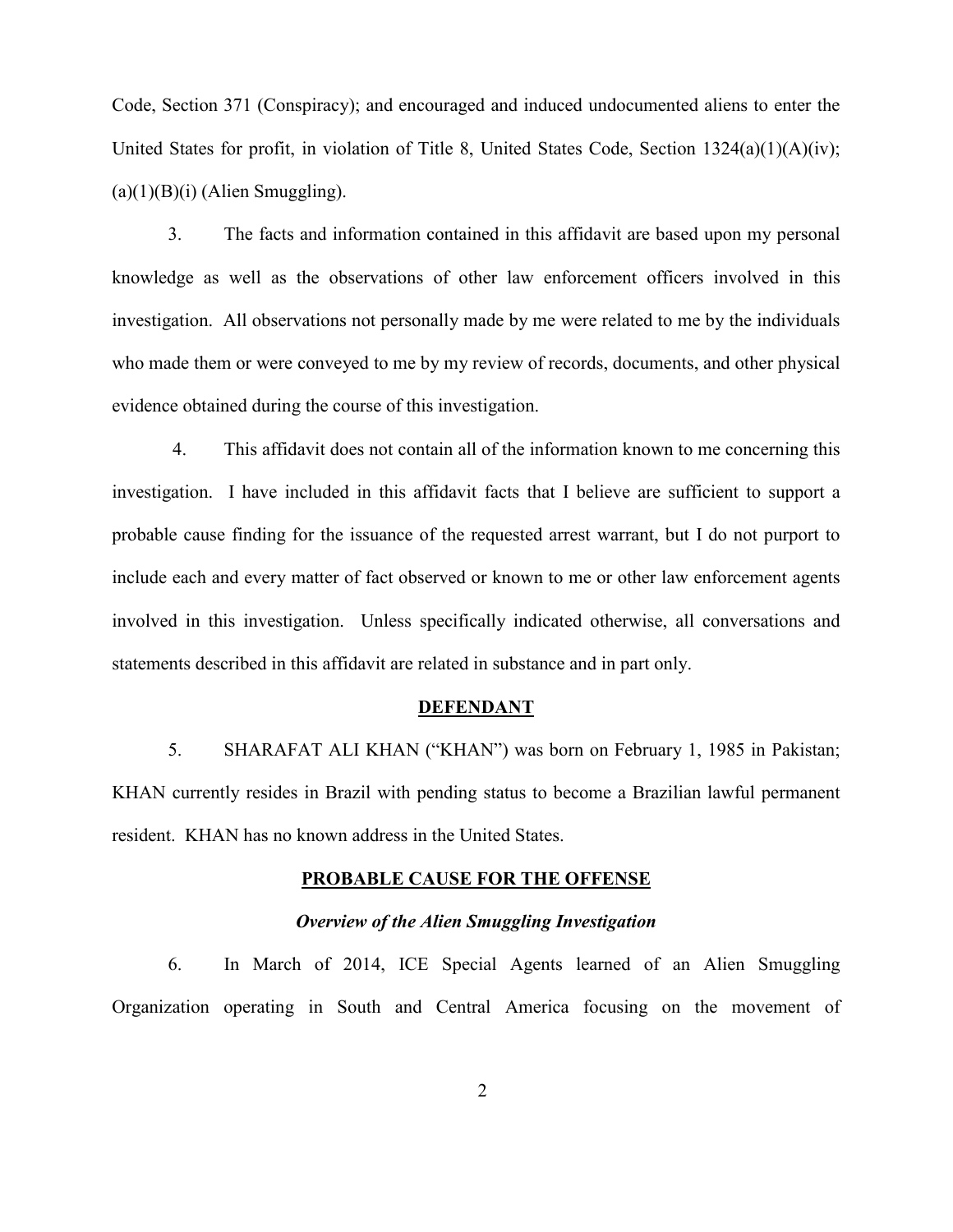Undocumented Aliens (UAs) from Bangladesh, Pakistan and Afghanistan through South and Central America en route to the United States. In July of 2015, interviews conducted during this investigation identified SHARAFAT ALI KHAN as a Brazil-based facilitator of such alien smuggling activities.

7. Interviews and other investigation methods have determined that KHAN receives undocumented aliens in Brazil from Pakistan and Afghanistan and facilitates their illicit movement to the United States. KHAN is known to charge between \$5,000 USD and \$12,000 USD per person to facilitate the smuggling and movement of the undocumented aliens by bus, foot and plane to the United States. The general route KHAN and his co-conspirators use to smuggle the undocumented aliens is: Pakistan – Dubai – Brazil – Peru – Ecuador - Colombia – Panama – Costa Rica – Nicaragua – El Salvador – Guatemala – Mexico, before illegally entering the United States.

8. Based on interviews, statements, and other information gathered during the course of this investigation, approximately 81 foreign nationals have identified SHARAFAT ALI KHAN by name and/or photograph as the smuggler who arranged for their travel from Brazil for the purpose of illegal entry into the United States between May 2014 and June 2016.

## *Conspiracy to Encourage and Induce, and the Encouraging and Inducing of Aliens 1-6*

9. Pursuant to the investigation, your affiant learned that an Undocumented Alien (UA#1) illegally entered the United States on or about May 25, 2015 at the Pharr, Texas Port of Entry.

10. UA#1 was interviewed on November 12, 2015 and provided information including but not limited to the following: UA#1 and/or his family paid an unknown smuggler to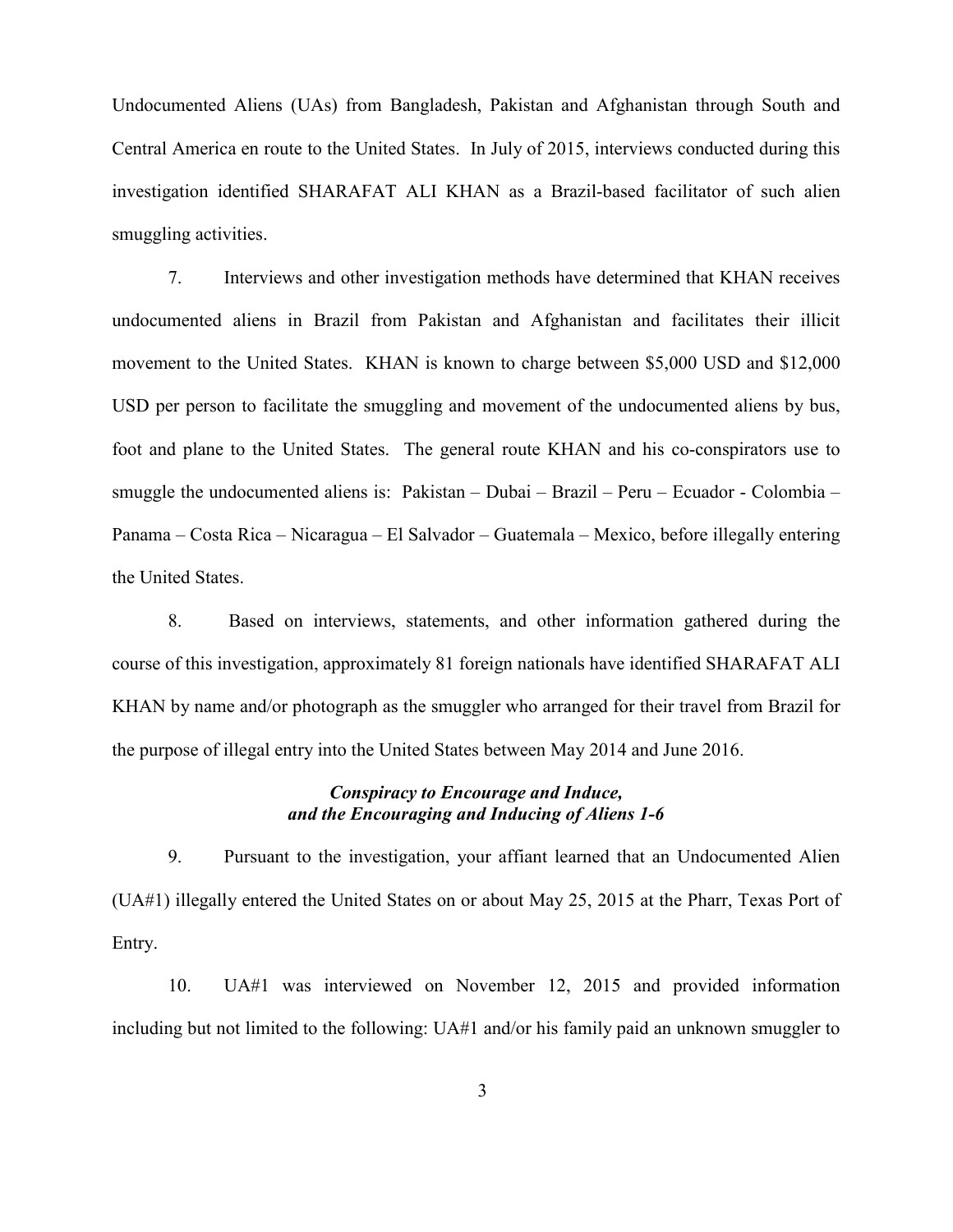facilitate his travel from Pakistan to Brazil. In Brazil, UA#1 traveled to the home of KHAN in Brasilia, Brazil as directed by his Pakistani smuggler. KHAN advised UA#1 he would have to pay KHAN \$6,000 USD for KHAN to bring UA#1 to the United States. KHAN told UA#1 that as long as he continued to pay KHAN, UA#1 would continue his travel to the United States and that other associates along the way would refer to KHAN as "DR. NAKIB" and would assist UA#1 in his travel. UA#1 paid KHAN via the deposit of money into a bank account in Pakistan provided by KHAN. Following an initial payment of \$2,000 USD, KHAN kept UA#1 in a home in Brasilia for several months. Throughout the next several months KHAN facilitated travel to the United States for UA#1, which included UA#1 being forced to walk through the Colombian jungle for approximately three days. KHAN arranged for UA#1 to travel from Brazil through South and Central America en route to the United States, maintaining contact with UA#1 via phone at various points to provide instructions on where to go, who to contact, and how to proceed. KHAN requested that UA#1 make additional deposits totaling \$4,000 USD to pay for his smuggling at various points during UA#1's journey towards the United States. In Guatemala, UA#1 was taken to the house of a Guatemalan-based smuggler (GS-1). KHAN had arranged GS-1 to receive and assist UA#1. While UA#1 was at the house, he and other travelers asked GS-1 to leave the house, and UA#1 told GS-1 that the money for his travel had already been cleared with KHAN. GS-1 then pointed a firearm at UA#1 and other travelers in the house and told them to get back inside. KHAN directed UA#1 to remain in contact with him during his travel specifically by using WhatsApp<sup>1</sup> to call and text him. KHAN further directed UA#1 to

<sup>&</sup>lt;sup>1</sup> WhatsApp Messenger is a proprietary cross-platform instant messaging application for smartphones that operates under a subscription business model. It uses the Internet to send text messages, images, video, user location and audio media messages to other users using standard cellular mobile numbers.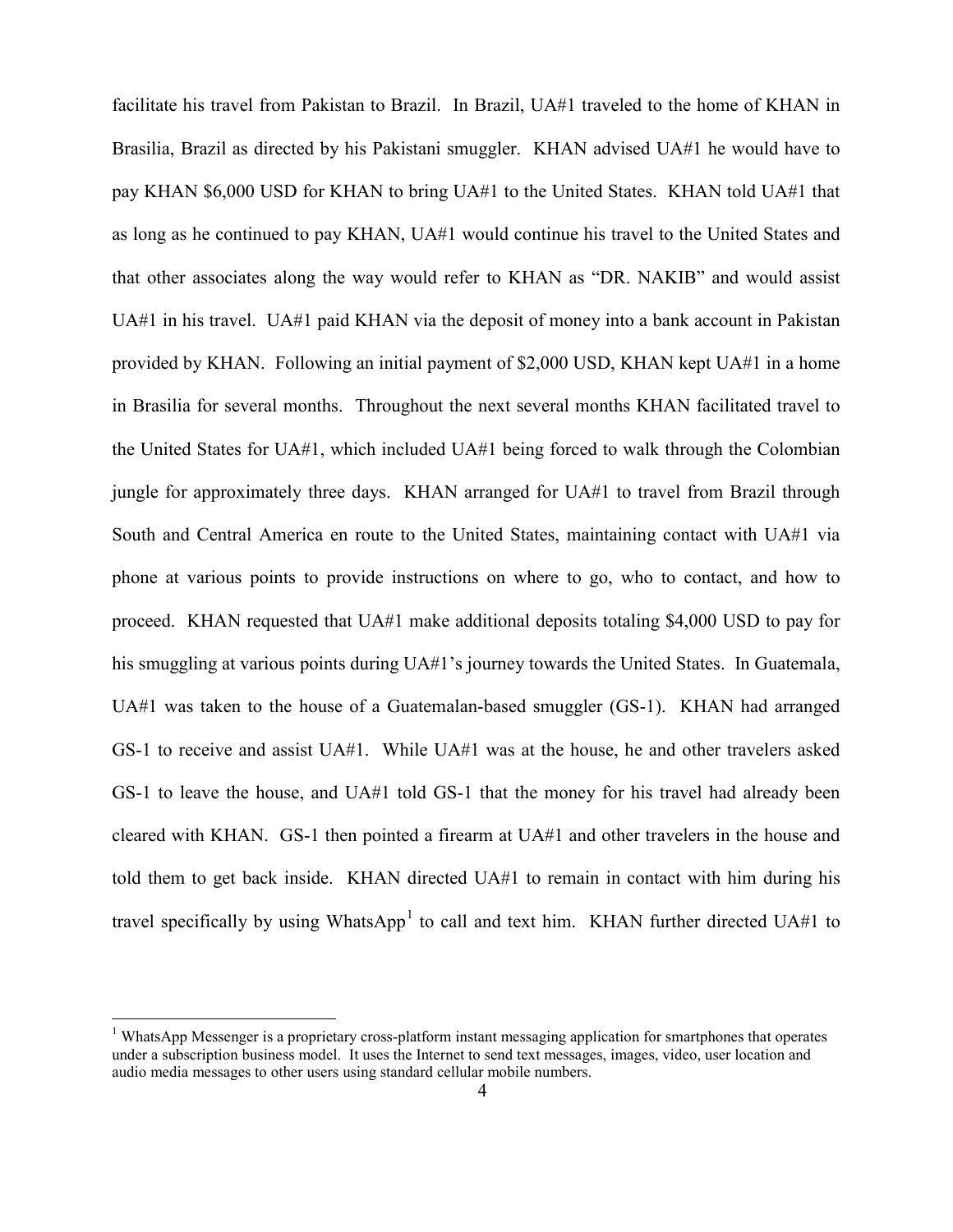delete all of his/her WhatsApp conversations and not to mention KHAN's name when caught at the United States border.

11. UA#1 identified the photograph of KHAN from a photographic array as the individual in Brazil who facilitated his travel to the United States. Based on law enforcement database checks, biometric data had been officially collected from UA#1 during encounters with immigration officials in foreign countries that UA#1 identified as part of UA#1's route during the time period of his KHAN-facilitated illicit travel to the United States.

12. Pursuant to the investigation, your affiant learned that an Undocumented Alien (UA#2) illegally entered the United States on or about February 24, 2015 at the Otay Mesa, California Port of Entry.

13. UA#2 was interviewed on January 11, 2016 and provided information including but not limited to the following: UA#2 used an unknown smuggler to facilitate his travel from Pakistan to Brazil and was provided with suspected fraudulent documents to facilitate that travel. Upon arrival in Brazil, an unidentified man holding a sign with UA#2's name was waiting for UA#2 at the Sao Paulo airport. UA#2 approached the man and the man stated that he was there on behalf of "DR. NAKIB". UA#2 was then taken to a house in Brasilia, Brazil where he was introduced to a man who identified himself as DR. NAKIB. DR. NAKIB took \$10,000 USD in cash from UA#2 as a fee for his smuggling services, as well as UA#2's Pakistani passport. DR. NAKIB told UA#2 that he was not allowed to leave the house and if he needed anything UA#2 should tell the employee who was working for DR. NAKIB in the house. Every two to three days thereafter DR. NAKIB would come to the house and sometimes collect money from the employee. DR. NAKIB arranged for UA#2 to travel from Brazil through South and Central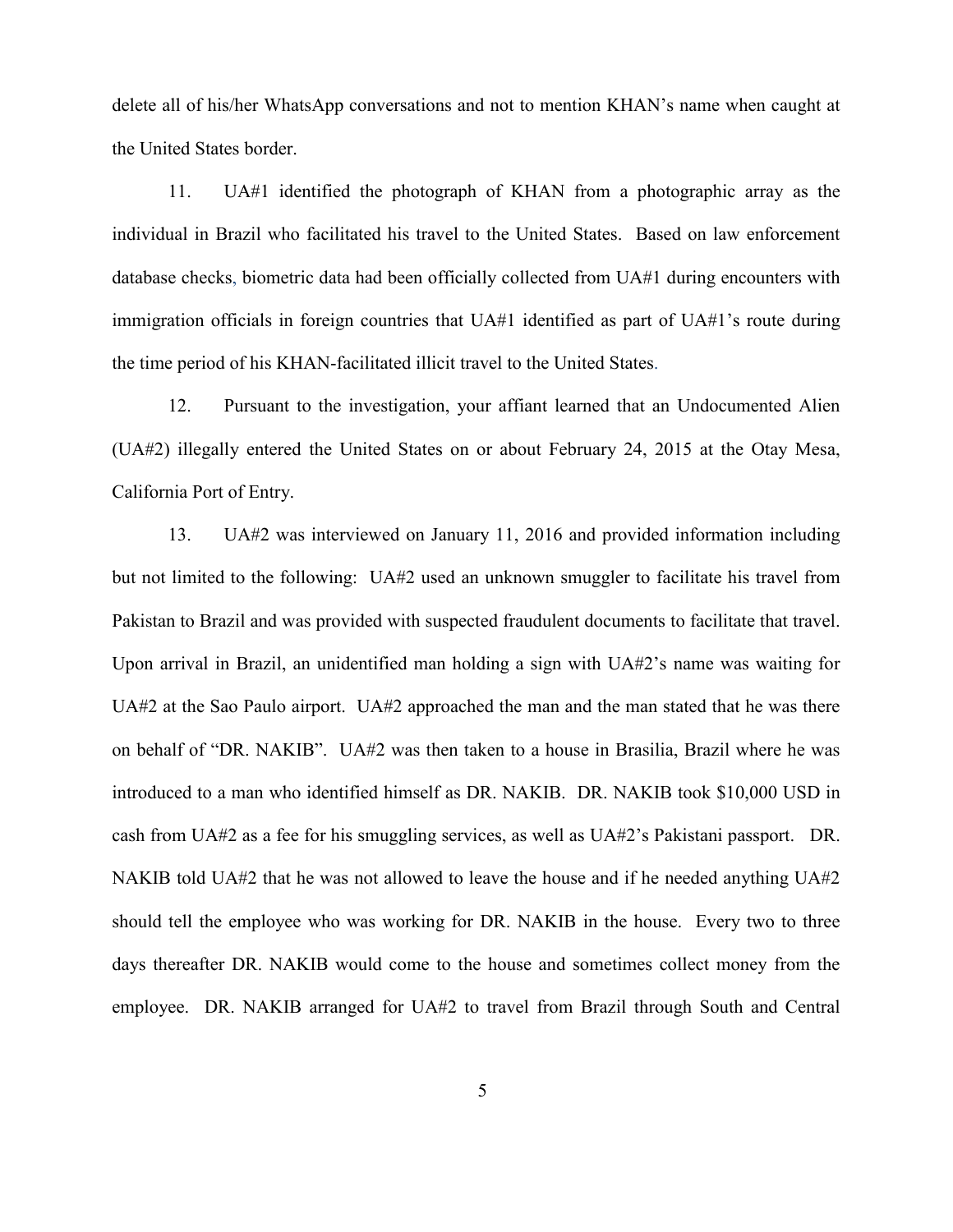America en route to the United States, including a several days walk through the Colombian jungle with a group of other Pakistani and Indian men being smuggled to the United States. During the journey, DR. NAKIB kept in contact with UA#2 by messaging him using WhatsApp, and told UA#2 that if he ever needed to speak to him along the route, to tell any of the associates he encountered during his travel to call DR. NAKIB. While in Tapachula, Mexico, DR. NAKIB told UA#2 to purchase airline tickets to Tijuana, and when he arrived in Tijuana, to take a taxi to the Mexico and U.S. border. DR. NAKIB told him to enter the United States and to raise his hands when he saw U.S. authorities. DR. NAKIB told UA#2 not to tell the U.S. authorities anything about him, anything that happened along his trip, or how he got there.

14. UA#2 identified the photograph of KHAN from a photographic array as the individual he knew as DR. NAKIB in Brazil who facilitated his illicit travel to the United States.

15. Pursuant to the investigation, your affiant learned that two Undocumented Aliens (UA#3 and UA#4) illegally entered the United States near San Ysidro, California and were apprehended by U.S. Border Patrol Agents on October 28, 2015.

16. Your affiant interviewed UA#3 and UA#4 separately on November 16, 2015 and UA#3 and UA#4 provided information including but not limited to the following: A family member of UA#3 and UA#4 paid a Pakistani based smuggler (PS-1) to arrange their travel from Pakistan to the United States. UA#3 and UA#4 traveled from Pakistan to Dubai then to Brazil with suspected fraudulent documents provided by PS-1. In Brazil, UA#4 contacted PS-1 and PS-1 gave him the phone number for KHAN and directed UA#4 to contact KHAN, which he did. UA#3 and UA#4 rebuffed KHAN when he tried to negotiate a separate deal to smuggle them to the United States for a cheaper price than what had been negotiated with PS-1. UA#3 and UA#4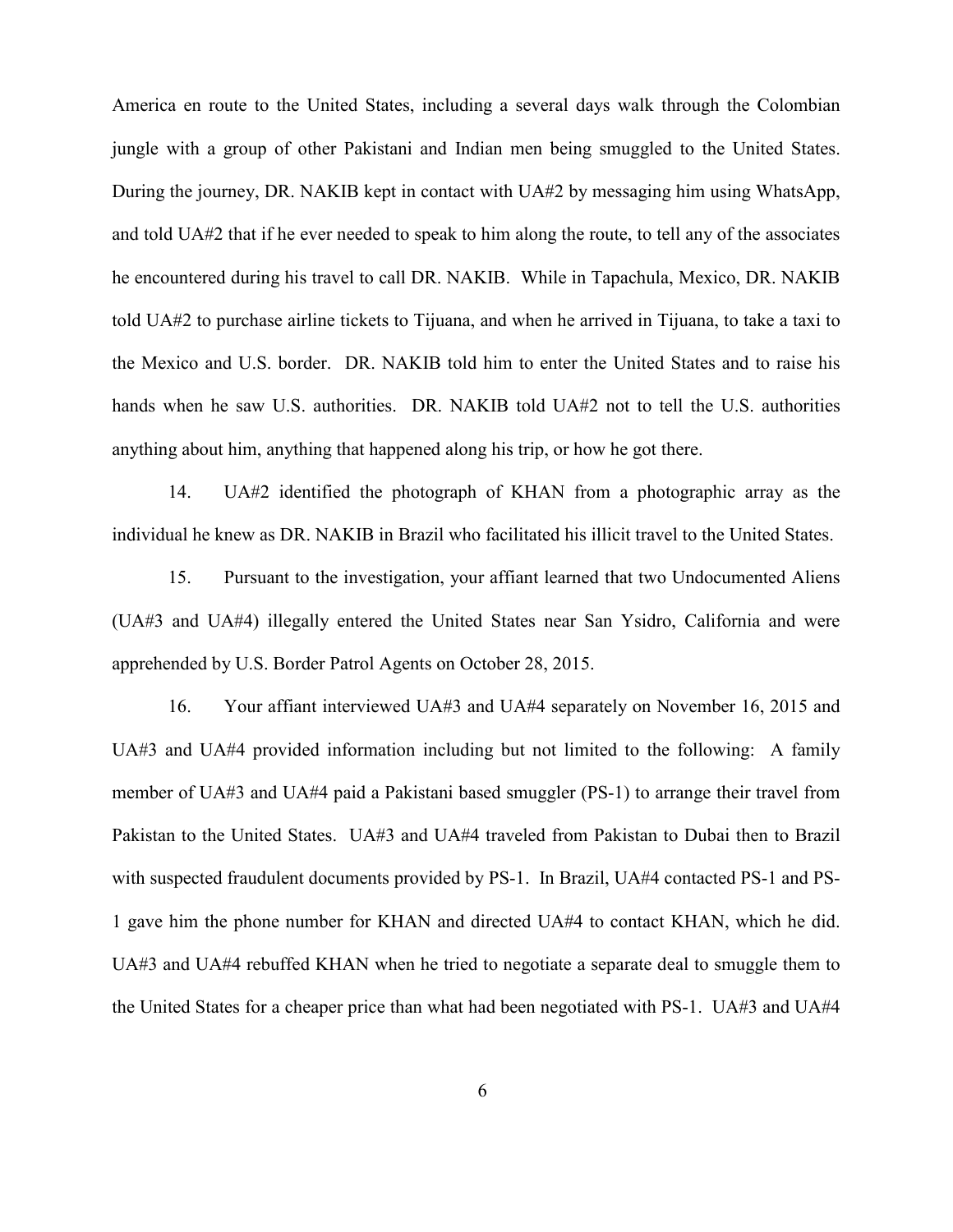advised Khan that they would keep PS-1 as their agent since the deal had been made with him, and KHAN would receive payment from PS-1 for his services in facilitating their illicit travel from Brazil to the United States. KHAN subsequently arranged for UA#3 and UA#4 to travel from Brazil through South and Central America en route to the United States. In Guatemala, UA#3 and UA#4 were also placed in the home of a Guatemala-based smuggler (GS-1) by KHAN. During the journey, KHAN kept in contact with UA#3 and UA#4 by messaging and calling them using WhatsApp. KHAN directed them to delete all conversations from their phones and also directed them to never mention his name to authorities.

17. UA#4 and UA#3 each identified the photograph of KHAN from a photographic array as the individual in Brazil who facilitated their illicit travel to the United States. Based on law enforcement database checks, biometric data had been officially collected from UA#4 during an encounter with immigration officials in one of the foreign countries that UA#4 identified as part of UA#4's route during the time period of his KHAN-facilitated illicit travel to the United States.

18. Pursuant to the investigation, your affiant learned that an Undocumented Alien (UA#5) illegally entered the United States near Otay Mesa, California and was apprehended by U.S. Border Patrol Agents on January 29, 2016.

19. UA#5 was interviewed on February 17, 2016 and provided information including but not limited to the following: UA#5's family member paid a Pakistani based smuggler (PS-2) the equivalent of \$9,500 USD to arrange his travel from Pakistan to Brazil, then onwards to the United States, using a suspected fraudulent Austrian Passport. PS-2 advised UA#5 that he would be responsible for getting UA#5 to Brazil and that KHAN would get UA#5 to the United States,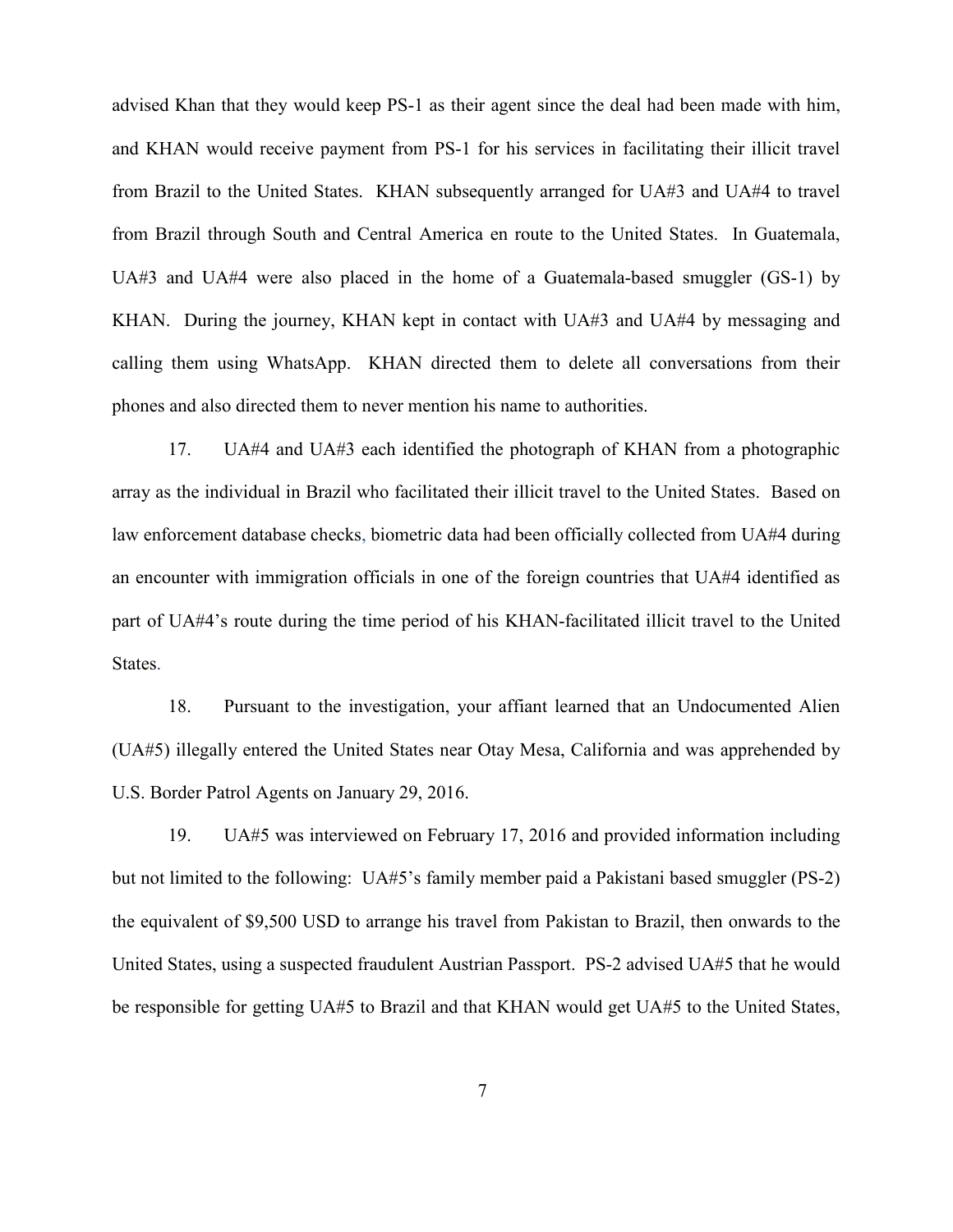and PS-2 provided UA#5 with KHAN's phone number. In Brazil, UA#5 contacted KHAN by using WhatsApp and KHAN told UA#5 that he would arrange his travel to the United States. KHAN arranged for UA#5 to travel from Brazil through South and Central America en route to the United States, maintaining contact with UA#5 via phone at various points to provide instructions on where to go, who to contact, and how to proceed. Along the route, UA#5 needed money from KHAN to pay immigration and other fees that KHAN had not paid. UA#5 contacted KHAN, and KHAN in turn sent money to UA#5 using a money remitter service.

20. UA#5 identified the photograph of KHAN from a photographic array as the individual in Brazil who facilitated his illicit travel to the United States. The money KHAN sent to UA#5 via a wire transfer was corroborated via records gathered during the investigation. UA#5 was also found in possession of several handwritten phone numbers, including one he identified as the phone number he used to contact KHAN, which had previously been identified as KHAN's number during the course of the investigation. Based on law enforcement database checks, biometric data had been officially collected from UA#5 during encounters with immigration officials in foreign countries that UA#5 identified as part of UA#5's route during the time period of his KHAN-facilitated illicit travel to the United States.

21. Pursuant to the investigation, your affiant learned that an Undocumented Alien (UA#6) illegally entered the United States near Calexico, California and was apprehended by U.S. Border Patrol Agents on February 10, 2016.

22. UA#6 was interviewed on May 11, 2016 and provided information including but not limited to the following: UA#6 arranged his own travel from Pakistan to Brazil and when UA#6 arrived in Brazil he made contact with KHAN. KHAN took UA-6 to his house and UA-6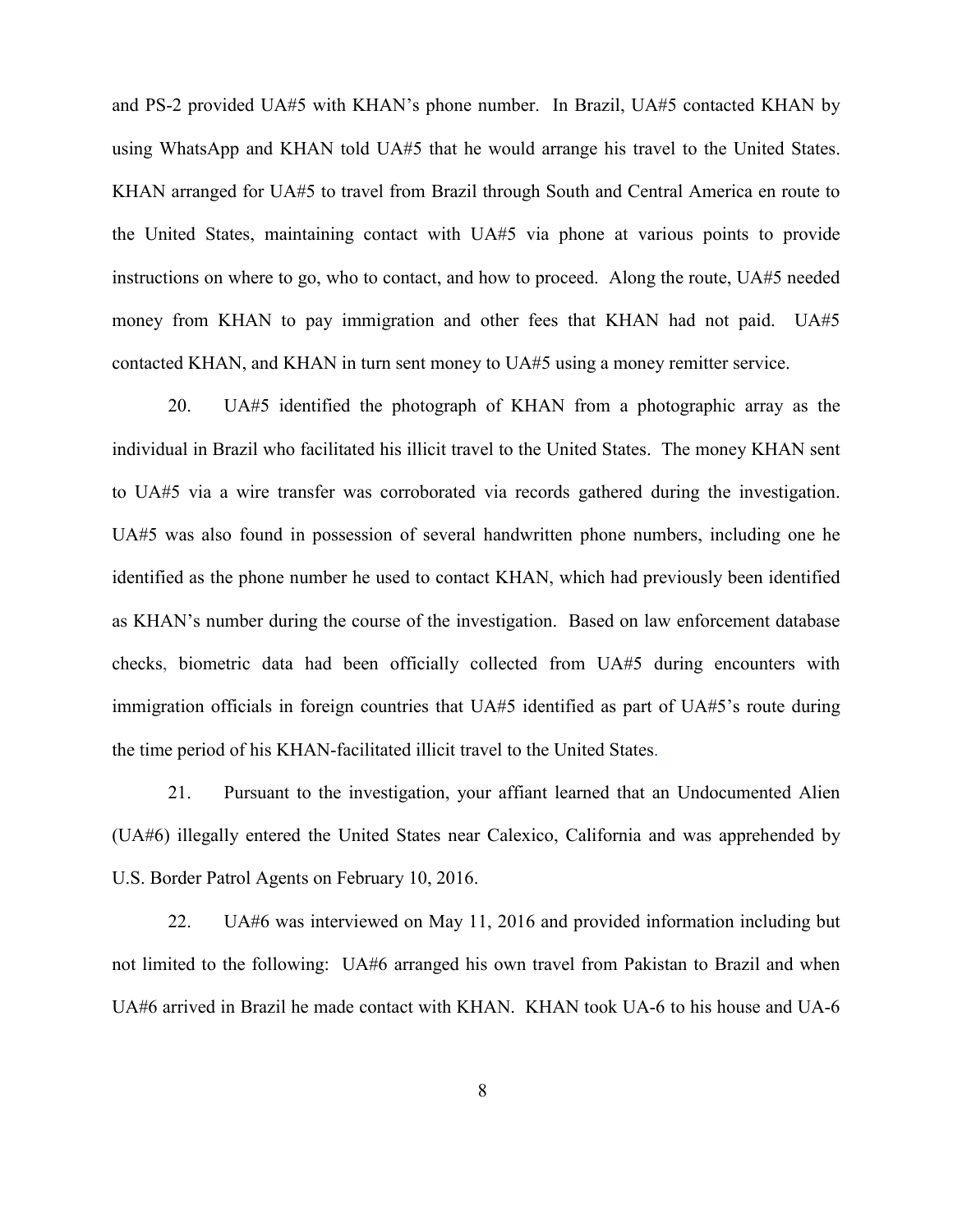paid the negotiated smuggling fee in person to KHAN. KHAN arranged for UA-6 to travel from Brazil through South and Central America en route to the United States. Along the route, KHAN stopped communicating with UA-6; however, the other smugglers along the route knew that UA#6 belonged to KHAN. In Guatemala, UA-#6 was also placed in the home of a Guatemalanbased smuggler (GS-1) by KHAN. KHAN told UA-6 that he had sent many people to the United States.

23. UA#6 identified the photograph of KHAN from a photographic array as the individual in Brazil who facilitated his travel to the United States. Based on law enforcement database checks, biometric data had been officially collected from UA#6 during encounters with immigration officials in foreign countries that UA#6 identified as part of UA#6's route during the time period of his KHAN-facilitated illicit travel to the United States.

24. During the course of the investigation, various Sources of Information (SOIs) in contact with KHAN have provided law enforcement with information related to KHAN and his smuggling activities, based on their personal dealings with KHAN and to include recordings and electronic communications with KHAN. In those communications, KHAN provided details of his alien smuggling activities, including moving individuals to the United States, the routes he uses, how much he charges, his smuggling associates and how he receives payment for his smuggling associates.

25. Source of Information 1 (SOI-1) provided ICE Agents with electronic communications between SOI-1 and KHAN in the Urdu language. The conversations were translated into the English language and determined to relate to KHAN's smuggling activities, to include KHAN acknowledging he receives individuals in Brazil for further transport to the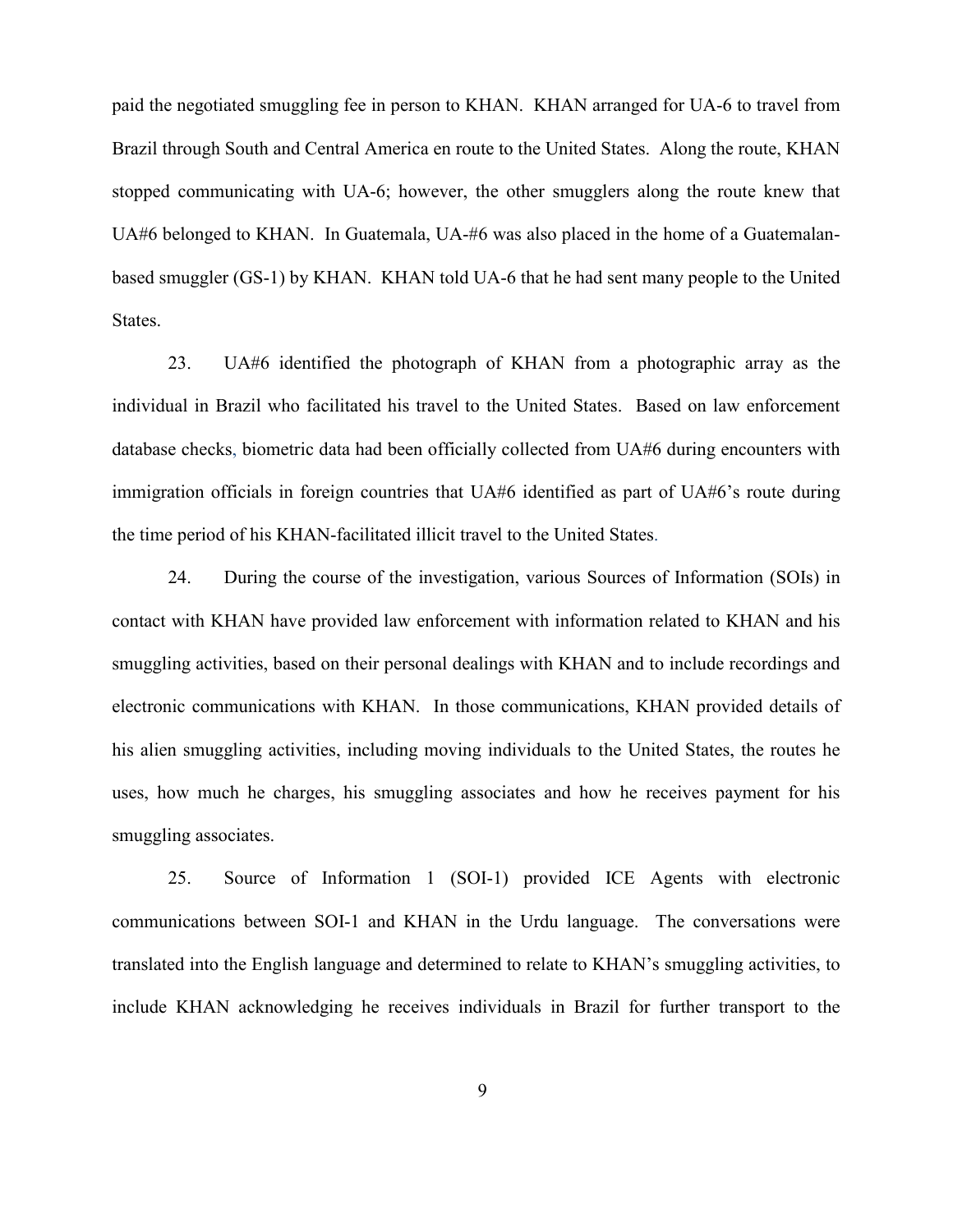United States from other smugglers.

26. Source of Information 2 (SOI-2) met with KHAN in person. SOI-2 recorded said conversation and provided ICE Agents with the recording of his/her meeting with KHAN. The recording was provided in the Urdu Language and translated into the English language. In the conversation, KHAN provided details of his smuggling operations to the United States. SOI-2 identified KHAN from a photographic array.

27. Source of Information 3 (SOI-3) advised Law Enforcement Officials that KHAN works at the airport in Brazil. SOI-3 stated that KHAN possesses multiple communication devices, and uses WhatsApp to communicate using the devices regularly. SOI-3 further stated that KHAN has had numerous unknown foreigners show up at his residence looking for him. SOI-3 also stated that KHAN is regularly in possession of foreign documents of various persons from several different nationalities, without any justification, as well as in possession of foreign currencies.

28. Source of Information 4 (SOI-4), an alien smuggler who facilitates the movement of undocumented aliens to the United States, provided a statement to Law Enforcement Officials stating that KHAN is a well-known alien smuggler operating in Brazil and is responsible for the movement of individuals from Brazil to the United States.

### **CONCLUSION**

29. Based on the above, your affiant believes that there is probable cause that from in or around March 2014 to May 2016, SHARAFAT ALI KHAN conspired with others to encourage and induce undocumented aliens to enter the United States, in violation of Title 18, United States Code, Section 371 (Conspiracy); and encouraged and induced undocumented